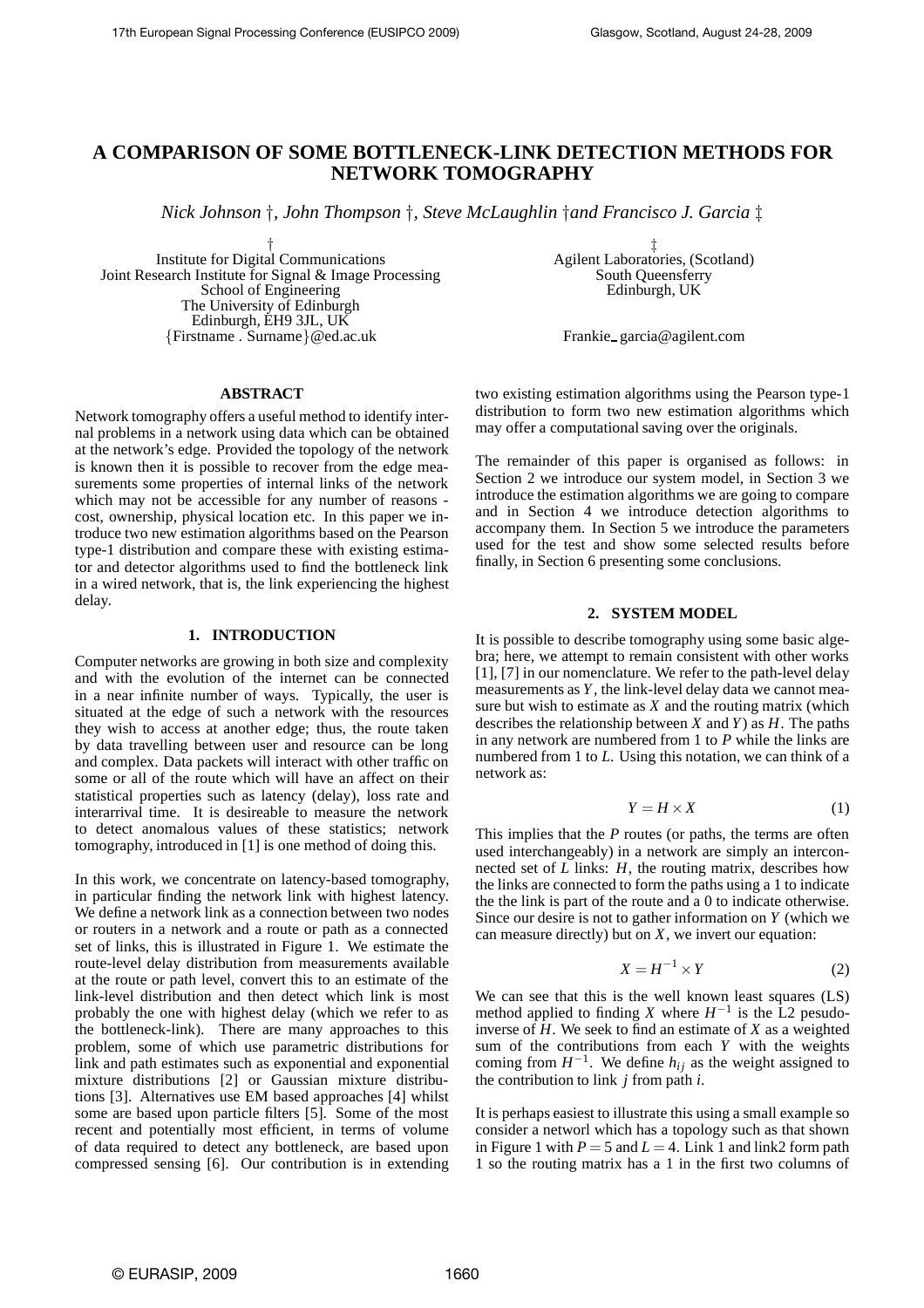the first row: the columns of the routing matrix correspond to the links while the rows correspond to the paths. Equation 3 shows the routing matrix (*H*) while equation 4 shows it's pseudo-inverse  $(H^{-1})$ .

$$
H = \begin{bmatrix} 1 & 1 & 0 & 0 \\ 1 & 0 & 1 & 1 \\ 1 & 0 & 1 & 0 \\ 0 & 0 & 1 & 1 \\ 0 & 1 & 0 & 0 \end{bmatrix}
$$
 (3)

$$
H^{-1} = \begin{bmatrix} 0.50 & 0.50 & 0 & -0.50 & -0.50 \\ 0.25 & -0.25 & 0 & 0.25 & 0.75 \\ -0.50 & -0.50 & 1 & 0.50 & 0.50 \\ 0.25 & 0.75 & 1 & 0.25 & -0.25 \end{bmatrix}
$$
 (4)

The tomography problem presented above can be reduced in it's most basic format to this: trying to estimate the link delay CDF (*X*) using measurements taken at the route level (*Y*) and knowledge of how the network is constructed (*H*). This can be used to determine the link with the highest delay which can be useful for monitoring and control applications.

### **3. ESTIMATION ALGORITHMS**

In this section we introduce four algorithms to estimating the statistical properties of the links based on the data acquired at the path level; the results are used with a complementary detection algorithm described in Section 4 and the performance shown in Section 5.

#### **3.1 Gaussian Approximation**

The use of a single Gaussian distribution to model link delay was suggested in [2] although the authors believed it to have problems with identifiably. We also treat the path delay as having a Gaussian distribution so that the mean and variance are estimated from *N* path data and subsequently transformed to provide an estimate of the mean and variance of the link using LS with weights coming from  $|h_{ij}|^2$ . Equations (5) & (6) show the estimation of the mean and variance for path *i* respectively while equation (7) shows the estimated distribution for link *j*.

$$
\widehat{\mu_{Y_i}} = \frac{1}{N} \sum_{k=1}^{N} Y_{ik} \tag{5}
$$

$$
\widehat{\sigma_{Y_i}^2} = \frac{1}{N} \sum_{k=1}^N (Y_{ik} - \widehat{\mu_{Y_i}})^2
$$
\n(6)

We treat the variance as a noise process and so square the weights  $(|h_{ij}|^2)$  to preserve the positivity of the link estimate.

$$
X_j = \mathcal{N} \left( \sum_{i=1}^P \widehat{\mu_{Y_i}} \times h_{ij}, \sum_{i=1}^P \widehat{\sigma_{Y_i}^2} \times |h_{ij}|^2 \right) = \mathcal{N} \left( \widehat{\mu_{X_j}}, \widehat{\sigma_{X_j}^2} \right) \tag{7}
$$

**Algorithm 1** GA estimation algorithm

- 1: **for**  $i = 1$  to  $P$  **do**
- 2: fit single Gaussian to path,  $i$ , using equations (5)  $\&$  (6) 3: **end for**
- 
- 4: **for**  $j = 1$  to  $L$  **do**
- 5: estimate PDF of link *j* using path estimates 1 to *P* using LS as per equation (7)

$$
6: end for
$$

# **3.2 Method Of Moments (MOM)**

In [1] and [7] the authors estimate the Cumulant Generating Function (CGF) of the distribution of delay on each path from individual measurements with a method-of-moments (MOM) estimator. These are passed through the LS algorithm to give a CGF of the delay distributions for each link in the network.

We first construct an estimate of the CGF of path *i* using *N* measured delays denoted  $Y_{ik}$ ,  $k = 1...N$ ,

$$
\widehat{M_{Y_i}(t)} = \frac{1}{N} \sum_{k=1}^{N} e^{tY_{ik}} \tag{8}
$$

Then we use LS to obtain a link-level estimate of the CGF.

$$
\widehat{K_{X_j}} = \sum_{i=1}^P h_{ij} \times \log(\widehat{M_{Y_i}})
$$
\n(9)

# **Algorithm 2** MOM estimation algorithm

- 1: **for**  $i = 1$  to  $L$  **do**
- 2: estimate CGF of path, *i*, using equation (8)
- 3: **end for**
- 4: **for**  $j = 1$  to  $L$  **do**
- 5: estimate CGF of link *j* using path estimates 1 to *P* using LS as per equation (9)

6: **end for**

# **3.3 Pearson type-1 Distribution (PRS)**

With GA we use the first two moments to model the data but we suspect that this might not allow enough flexibility to give an accurate model so we use a Pearson type-1 distribution to make use of the first four moments. The algorithm is similar to GA but with the addition of skewness and kurtosis which we recall in equations (10) and (11) respectively.

$$
\widehat{\mu_3} = \frac{1}{N} \sum_{k=1}^{N} E((Y_{ik} - \mu_{i,1})^3) / \sigma^3
$$
 (10)

$$
\widehat{\mu_4} = \frac{1}{N} \sum_{k=1}^{N} E((Y_{ik} - \mu_{i,1})^4) / \sigma^4 - 3
$$
 (11)

LS is applied to the four estimates for each path as in GA and similarly results in a set of estimates for a Pearson distribution for each link. We recall that the Pearson has a condition in that  $\mu_4 \geq \mu_3^2 + 1$  which we find may not always occur due to the transformation in LS; in this situation we modify the values of  $\mu_3$  so that the condition is satisfied.

#### **3.4 Pearson - Method Of Moments (P-MOM)**

The problem with MOM is that it does not produce an estimate of the CDF (or PDF) of the delay for each link which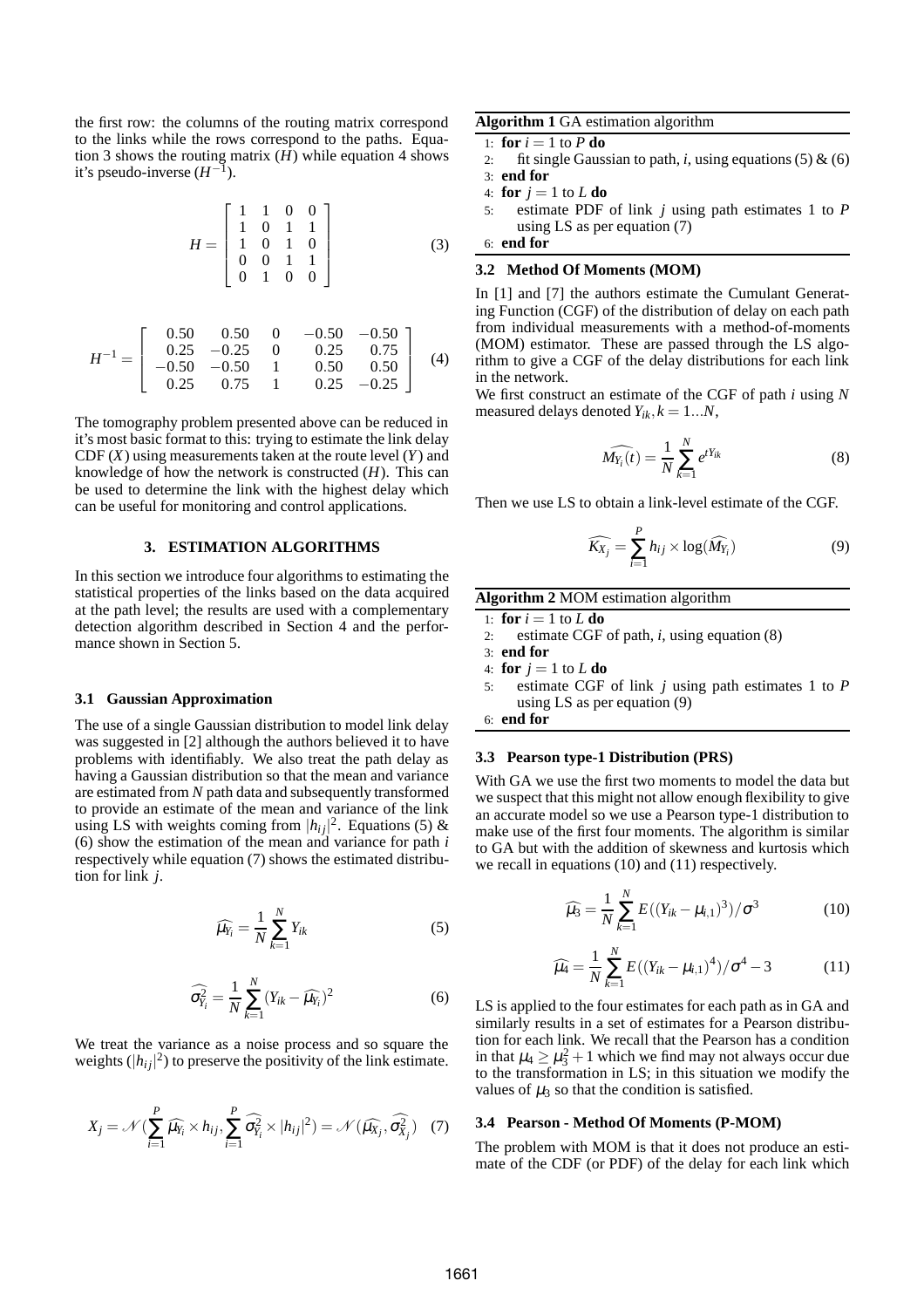# **Algorithm 3** PRS estimation algorithm

1: **for**  $i = 1$  to  $P$  **do** 

- 2: fit a Pearson type-1 distribution to path *i*, using equations (5), (6), 10 & 11.
- 3: **end for**
- 4: **for**  $i = 1$  to  $L$  **do**
- 5: estimate CDF of link *j* using path estimates 1 to *P* using LS in a similar manner to equation (7)

#### 6: **end for**

is preferable to the CGF as it may give more insight into the operation of the network. To overcome this, we fit a Pearson type-1 distribution to the first four parameters estimated by MOM.

**Algorithm 4** P-MOM estimation algorithm

1: **for**  $i = 1$  to  $L$  **do** 

2: estimate CGF of path, *i*, using equation 8

3: **end for**

- 4: **for**  $j = 1$  to  $L$  **do**
- 5: estimate CGF of link *j* using path estimates 1 to *P* using LS as per equation 9
- 6: **end for**
- 7: **for**  $j = 1$  to  $L$  **do**
- 8: generate Pearson type-1 distribution using cumulants from CGF for each link *j*
- 9: **end for**

# **4. DETECTION ALGORITHMS**

To detect the bottleneck-link we employ a detection algorithm compatible with the estimator output. Both detection algorithms used here require the a-priori selection of a variable,  $\delta$ , which is an educated guess at the value of delay. The choice of  $\delta$  is empirical and detection accuracy is often dependant on it; both major limitations.

# **4.1 CDFmax**

We evaluate the link CDFs at a fixed value of  $\delta$  and call this  $P_j$  and pick as bottleneck the link with lowest  $P_j$ . This relies on a good CDF estimate to achieve reliable detection but is suitable for any of the parametric algorithms - ie GA, PRS and P-MOM.

$$
P_j = \arg\min_j (cdf_j(\delta)); \ j\epsilon\{1,2,\ldots,L\} \qquad (12)
$$

# **4.2 Chernoff Bound**

We impose a Chernoff upper-bound on the link CGFs and select as bottleneck the link with the highest probability  $(P_i)$ of exceeding the delay threshold  $(\delta)$ . In [1] and [7] this is expressed as:

$$
P_j = P(X_j \ge \delta) \le e^{-t\delta} E[e^{tX_j}] \tag{13}
$$

# **5. SELECTED SIMULATION RESULTS**

# **5.1 Simulation Setup**

To test all the methods (where a method is a combination of estimation and detection algorithms, named after the estimator) we use an ns2 [8] simulation to model a wired network with unicast probe-path traffic. The topology of the 5-node network is shown in Figure 1 while the 10 node network has a larger but similar structure: the key parameters

| Parameter                             | Value               |
|---------------------------------------|---------------------|
| Bottleneck delay (5 node)             | 120ms, 150ms        |
| Bottleneck delay (10node)             | 150ms, 200ms, 250ms |
| Normal link delay (5 node)            | 10ms, 80ms, 100ms   |
| Normal link delay (10 node)           | 100 <sub>ms</sub>   |
| Link bandwidth                        | 1 Mb                |
| Simulation time                       | 5000s               |
| Number of paths, $P(5 \text{ node})$  | 5                   |
| Number of paths, $P(10 \text{ node})$ | 12                  |
| Number of links, $L(5 \text{ node})$  | 4                   |
| Number of links, $L(10 \text{ node})$ | 9                   |
| CGF parameter, t                      | 20                  |
| Number of probe packets, N            | 25000               |
| Probe packet rate                     | $2$ Kb/s            |
| Probe packet size                     | 40 Bytes            |

#### **Table 1:** Key Simulation Parameters

are shown in Table 1. Background traffic on each link is formed by combining exponentially-distributed constant-bitrate UDP and TCP traffic sources similar to those in [1]. The rates of the UDP sources are chosen to ensure each link is between 70% and 80% utilized; the TCP sources adjust their rate to achieve maximum throughput ensuring links operate at peak capacity. This is important because we want to ensure that packets on the network experience some delay due to congestion. The delay is manifested as queueing and processing time at each node. In addition, on each link we add a delay to each packet so that one link has a delay higher than the others for our methods to detect. This ensures we have a scenario where we know the bottleneck and can control the degree of detection difficulty.

#### **5.2 Discussion of Results**

We compare the performance of the estimator and detector combinations in terms of detection accuracy and computational complexity in six different scenarios:

- A 5 node topology with 20ms separation (Figure 2a)
- A 5 node topology with 50ms separation (Figure 2b)
- A 10 node topology with 50ms separation (Figure 3a)
- A 10 node topology with 150ms separation (Figure 3b)
- A 10 node topology with 250ms separation (Figure 3c)

In Figure 2a PRS outperforms GA in terms of peak accuracy by about 20%, however both methods show sensitivity to choice of  $\delta$ ; this may indicate information loss when using two moments in GA. MOM is less sensitive to  $\delta$  than P-MOM although both offer a similar level of accuracy of between 50 and 60% which we assign to the MOM-based parameter estimation.

In Figure 2b the separation has increased: GA now outperforms PRS, the peak accuracy is greater by 6% while the range of  $\delta$  over which it has high accuracy has increasedr. MOM and P-MOM show similar performance with the difference being slightly less than in Figure 2a.

If the separation increases to a larger value, ie 150ms, then all methods converge to 100% accuracy. This is not unexpected as the separation is high (greater than twice the delay of the 2nd worst link) and it should be easy to detect a bottleneck even if the estimation is poor.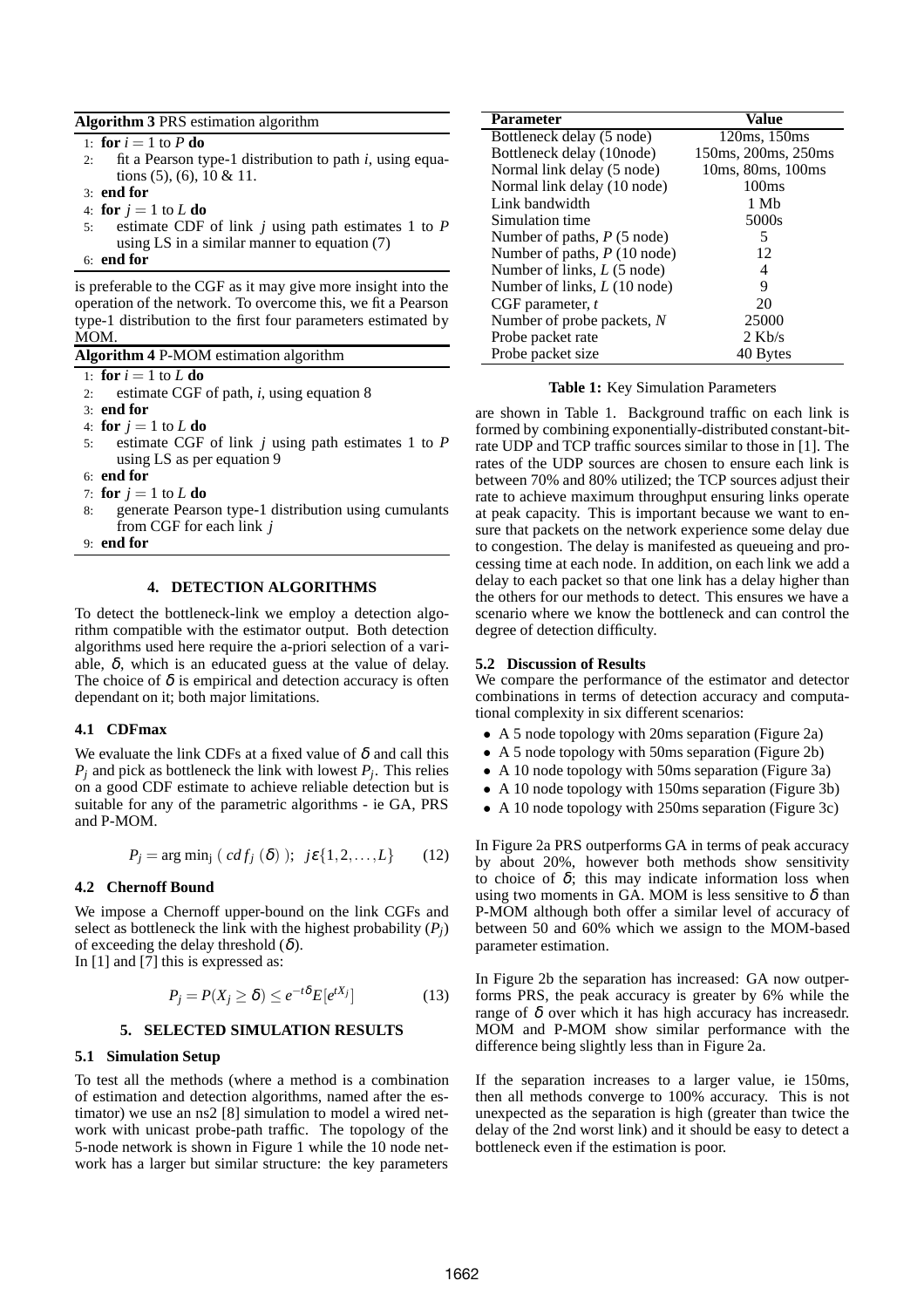

Figure 1: Network topology showing paths and links, originally from [1]



Figure 2: Detection Accuracy against choice of delay threshold  $(\delta)$  for two 5 node scenarios



Figure 3: Detection Accuracy against choice of delay threshold  $(\delta)$  for three 10 node scenarios